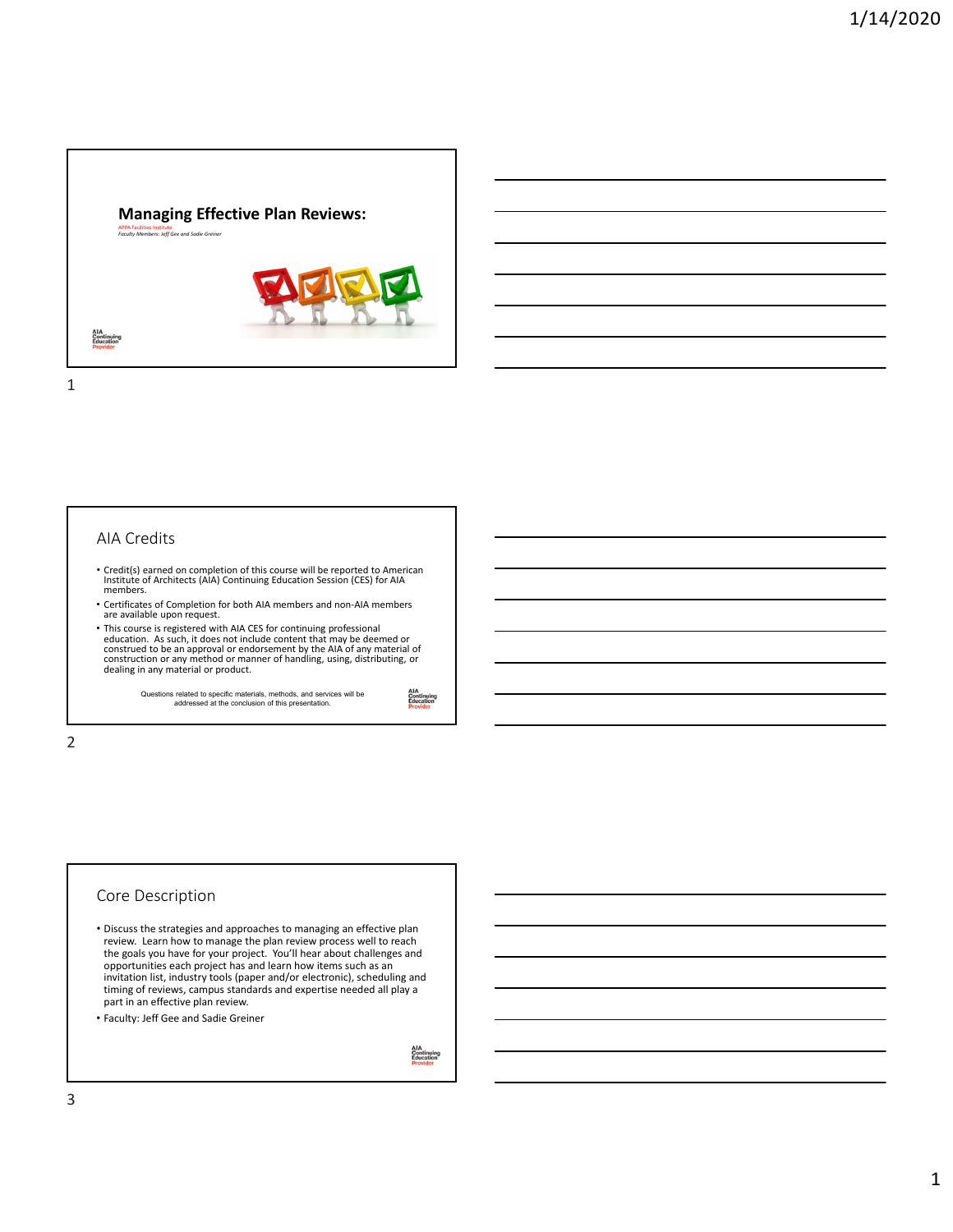# Learning Objectives

- 1. Discuss the different stages of design and importance of the plan reviews at each stage.
- 2. Learn basic tools and resources used in the industry to assist with plan reviews.
- 3. Discuss how campus standards and expertise play a part in an effective review.
- 4. Discuss the impact an effective and ineffective plan review has on construction.

AIA<br>Continuing<br>Education



5

# Why? Risk Management - Mitigation

- Project scope changes
- Project budget creep
- Project schedule extension
- Quality concerns
- Material delays
- Safety concerns construction / occupancy
- Incomplete design documents
- A/E and GC resource availability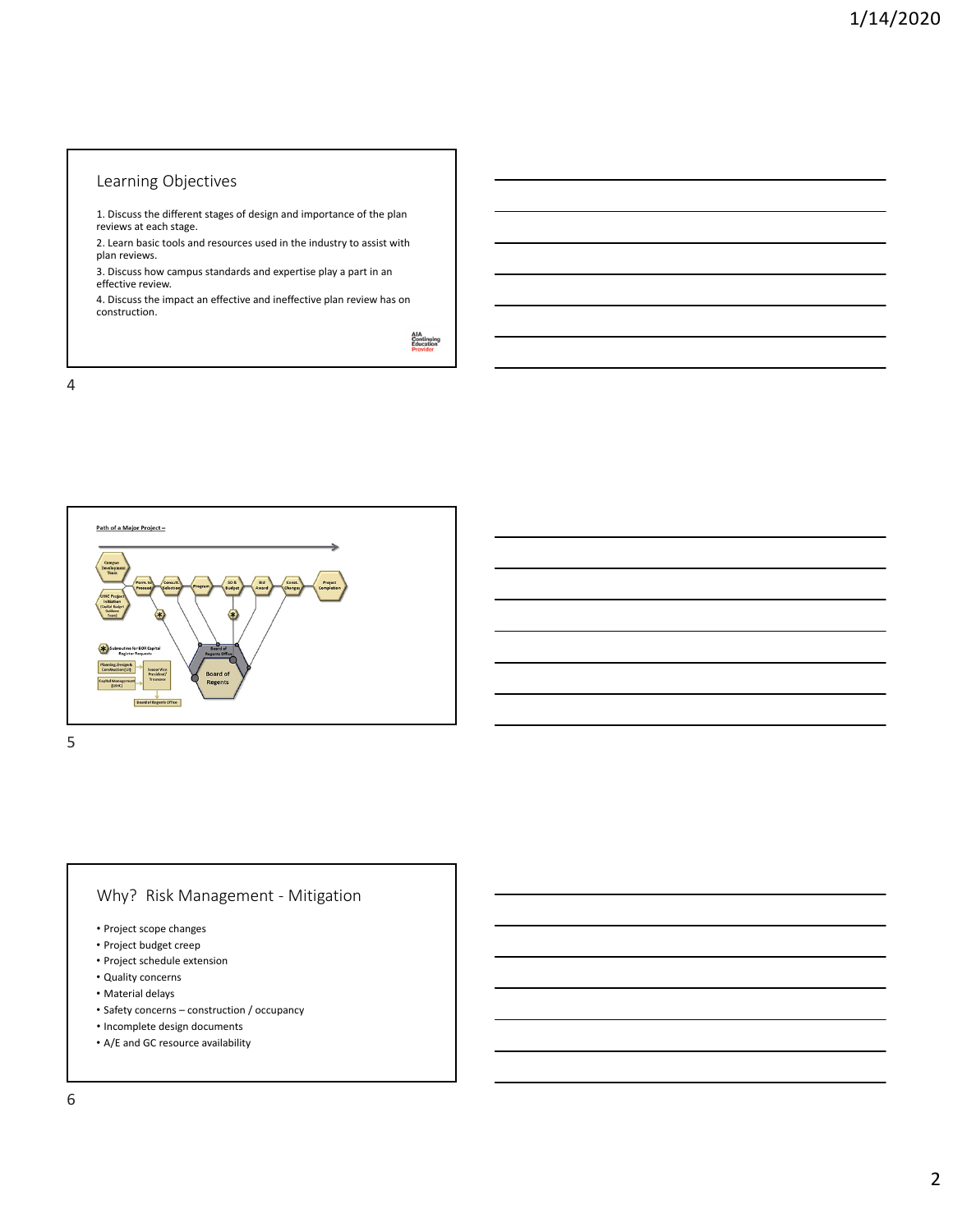



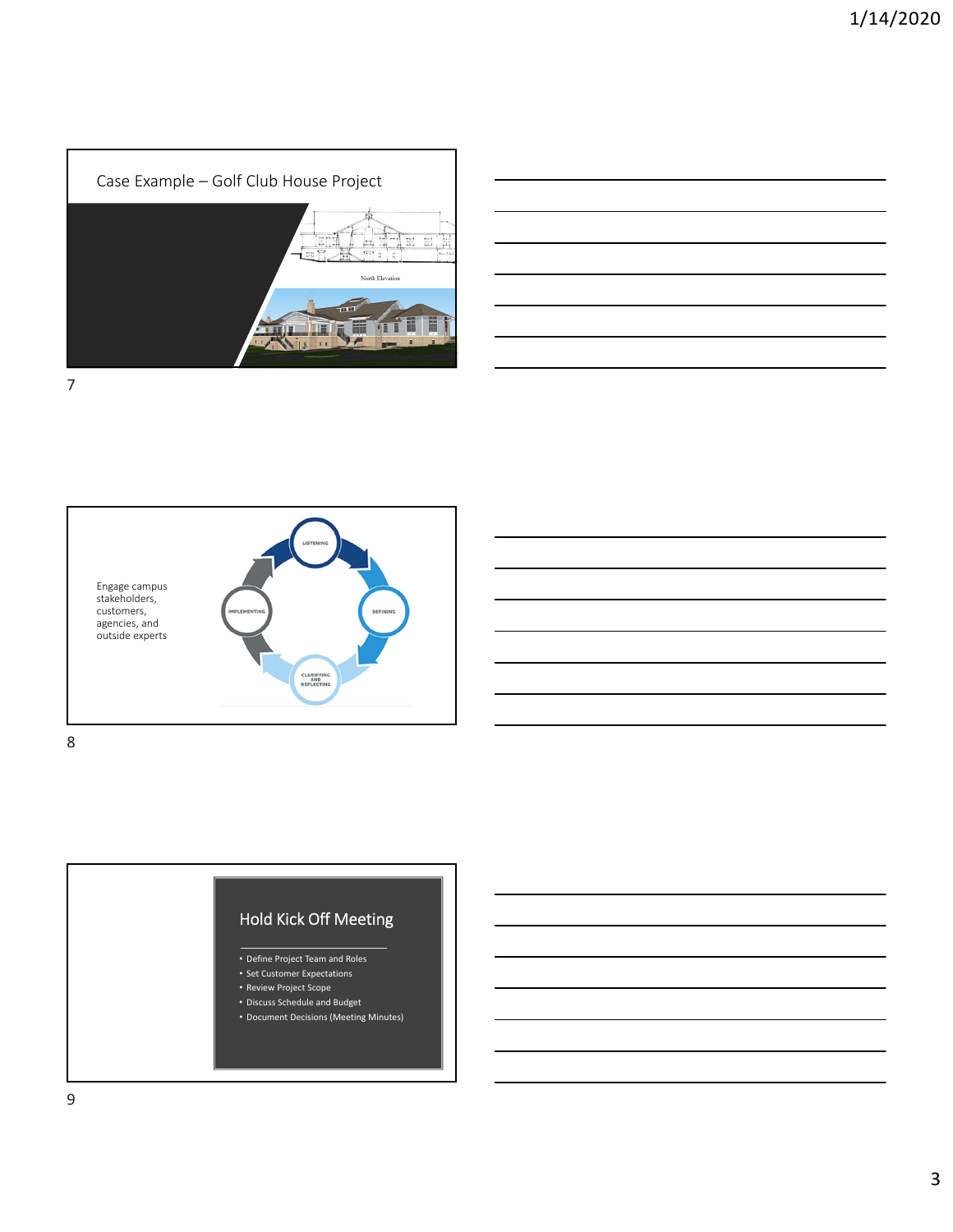

10

#### Program Compliance

- Capital Project Programming
- Space Requirements
- System Requirements
- Campus Design Standards
- Local / State / Federal Requirements
- Safety Review
- Life Cycle Analysis
- Sustainability/LEED
- Commissioning (Building Envelop/MEPT)

11

#### Construction Document Review Checklist ARCHITECTURAL SHEET(S) REVIEW Include codes, general notes, standard details, demo, floor layout, interior elevations and sections, door schedule and details. Review General Notes Review Demo Notes Look for areas that will affect other building occupant functions (Will utilities have to be turned off? Walkways closed off?) Review Building Standard Specs for the following:<br>Door finishes when adjacent to common areas<br>Door hardware, cores/keys Fire cabinet color/type and other emergency fixtures Light fixture type, bulb type (T‐5, T‐8, ECT) and temperature Sprinkler head types and locations (center of tile and visually aligned) Look for areas that will affect other building or tenant functions. Will utilities have to be turned off? Walkways shut down?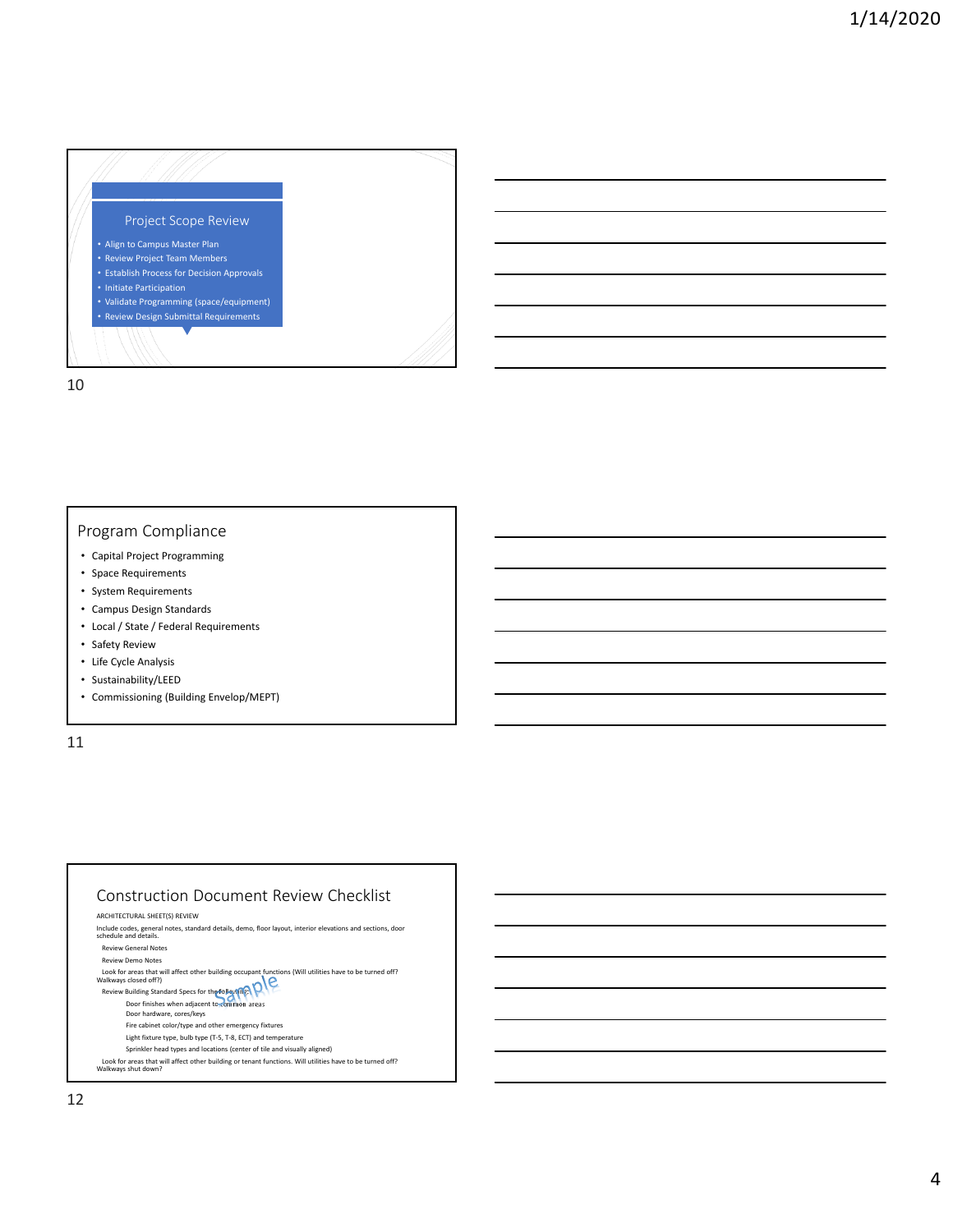## Construction Document Review Checklist

#### MECHANICAL SHEET(S) REVIEW

Symbol legend, schedules, mech. demo, mech. finish out. Review mechanical notes and equipment schedules to ensure building standards are maintained. Air balance report should be required for any affected areas. Plans should indicate who is responsible to do the controls if they are of proprietary nature.<br>Look to make sure that return air transfer duck, welch when any walls going to patio or gathering areas.<br>Make sure return air

Plans should require protective pre‐filters on any units prior to them being run during any of the construction process and new filters to be installed prior to project completion.

Look for equipment that would require sub meters. This could include ...

13

#### Construction Document Review Checklist

ELECTRICAL SHEET(S) REVIEW

Symbol legend, schedules, demo and electrical finish out.

 Review electrical notes and equipment schedules to ensure building standards are maintained. Plans should call for circuits to be labeled on the panel schedule and any new panels to be labeled with<br>engraved markers permanently mounted.

engraved markers permanently mounted.<br>
Plans should call out for all abandoned cabling and received is to be removed.<br>
In kitchens and wet locations, GFI outle's are required within 4' of a sink and should be dedicated.<br>
I

PLUMBING SHEET(S) REVIEW Symbol legend, schedules, demo and plumbing finish out.

Review plumbing notes and equipment schedules to ensure building standards are maintained.

Verify backflow preventers have been installed where necessary.

When a sump drain is required, verify a solenoid valve shutoff has been provided for cold & hot water lines.

14

## Design Review Schedule

- Review project timeline goals
- Construction Season Impact
- Availability of Market Resources
- Material Availability
- Budget Constraints
- Design Review Time
- Build in Contingency
- Drive project forward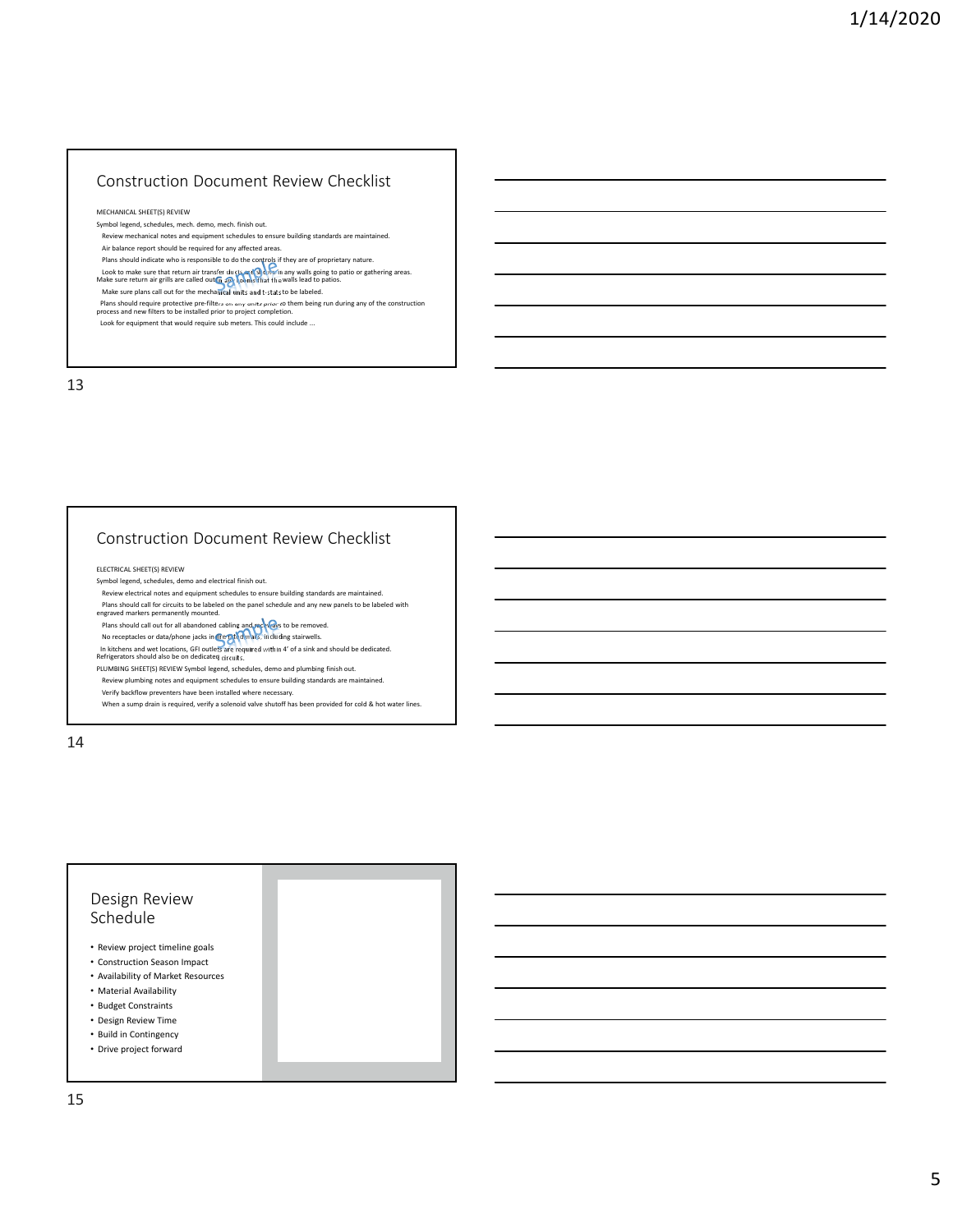|          | <b>COUNTING BACKWARDS</b><br>PM:<br>$\left\vert \frac{1}{4}\right\rangle$                   | CM:          | DP:                                                                                                                     |
|----------|---------------------------------------------------------------------------------------------|--------------|-------------------------------------------------------------------------------------------------------------------------|
|          | <b>DESCRIPTION</b>                                                                          | <b>DATES</b> | PERTINENT INFORMATION                                                                                                   |
|          | <b>BID DATE</b>                                                                             |              | Entered on Bid Calendar                                                                                                 |
| Timeline | 2   LAST - ADDENDUM RECEIVED by Plan Holders<br>LAST Recommended day to Submit Addendum for |              | Must reach plan holders 48 hours prior to Bid Date. by 2:00pm<br>PD&C wants by 9 AM. If not possible, there needs to be |
|          | 3<br>printing                                                                               |              | discussion between PD&C and the consultant                                                                              |
|          | 4 PRE BID Conference                                                                        |              |                                                                                                                         |
|          | 5<br>Project posted to UI/FM website<br>day 4                                               |              | Adv2 must be (AT LEAST) 10 days prior to bid date<br>Do not count UI holidays                                           |
|          | day 3<br>6 Document printing in process                                                     |              |                                                                                                                         |
|          | z<br><b>BID STAGE Documents to CityBlue</b><br>day 2                                        |              |                                                                                                                         |
| Plan     | 8<br>ADV'T FOR BID and FORM OF BID to DC<br>day 1                                           |              |                                                                                                                         |
|          | $\circ$                                                                                     |              |                                                                                                                         |
|          | 10 <sup>1</sup><br>FINAL REVIEW MEETING                                                     |              |                                                                                                                         |
|          | 11 Upload of Final Review documents to CityBlue                                             |              |                                                                                                                         |
|          | Initiate BlueBeam review with Document Center<br>12                                         |              |                                                                                                                         |
|          | 13<br>DESIGN DEVELOPMENT REVIEW MEETING                                                     |              |                                                                                                                         |
|          | 14 Upload of DD Review documents to CityBlue                                                |              |                                                                                                                         |
|          | 15 Initiate BlueBeam review with Document Center                                            |              |                                                                                                                         |
|          | 16 SCHEMATIC DESIGN REVIEW MEETING                                                          |              |                                                                                                                         |
| Schedule | 17 Upload of SD Review documents to CityBlue                                                |              |                                                                                                                         |
|          | 18 Initiate BlueBeam review with Document Center                                            |              |                                                                                                                         |





- Program Compliance
- Adherence to Campus Standards
- Peer Review • Code Review
- Safety Review
- Life Cycle Analysis
- Sustainability/LEED
- Commissioning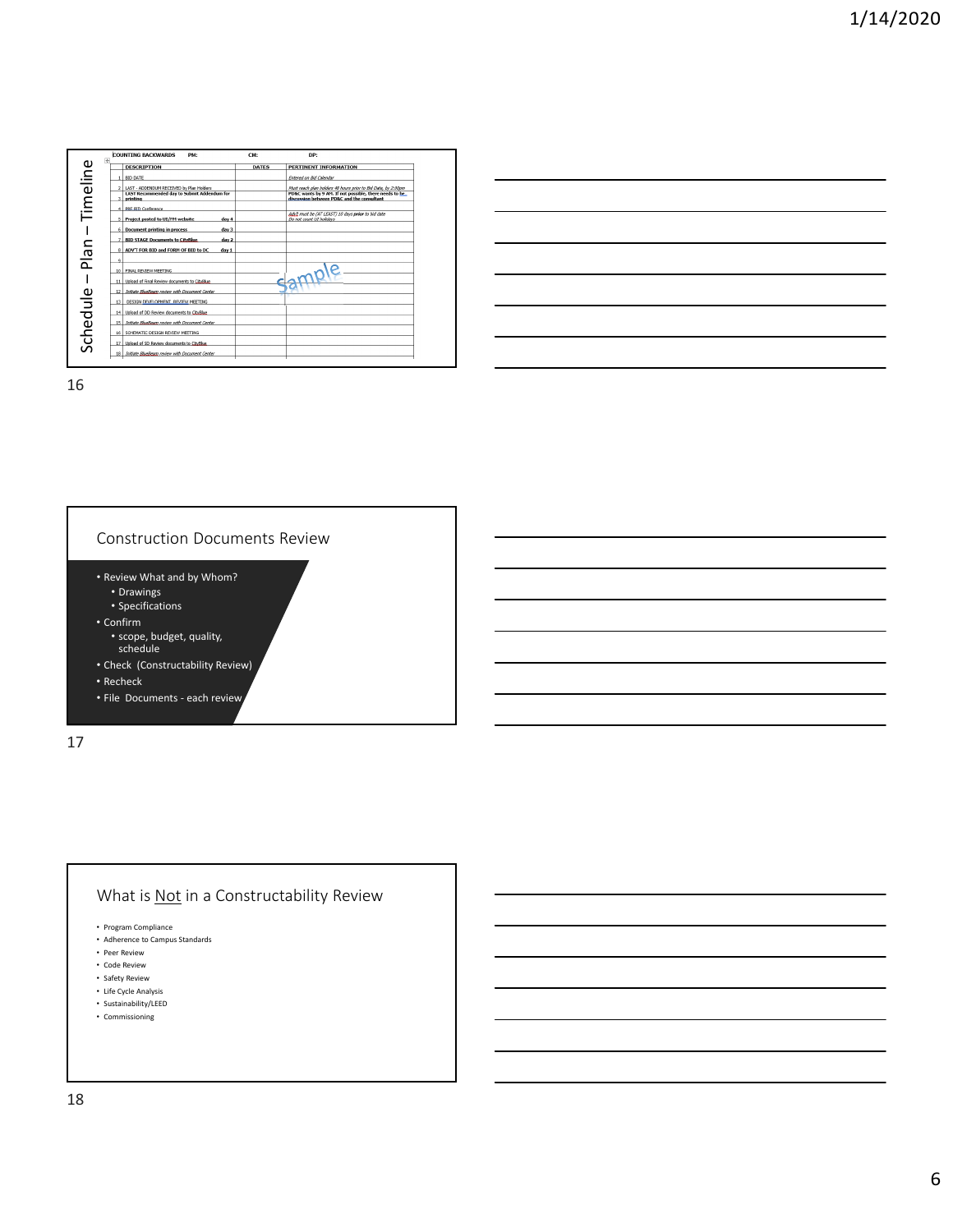## Benefits

|  | <b>Reduced Change Orders</b> |  |  |
|--|------------------------------|--|--|
|--|------------------------------|--|--|

- Reduced Request for Information (RFI)
- Reduced Cost Overruns
- Reduced Schedule Delays
- Reduced Potential for Disputes and Litigation

19

## Cost Benefits

- Various studies
- \$10 worth of savings for every constructibility review dollar spent
- 3% ‐ 5% of the entire construction cost
- Costs are avoided with a complete constructability review, so detailed numbers are not regularly available

20

## Managing Expectations

- Not all issues will be found
- Change Orders and RFI's will not be eliminated
- Design changes after reviews may likely cause issues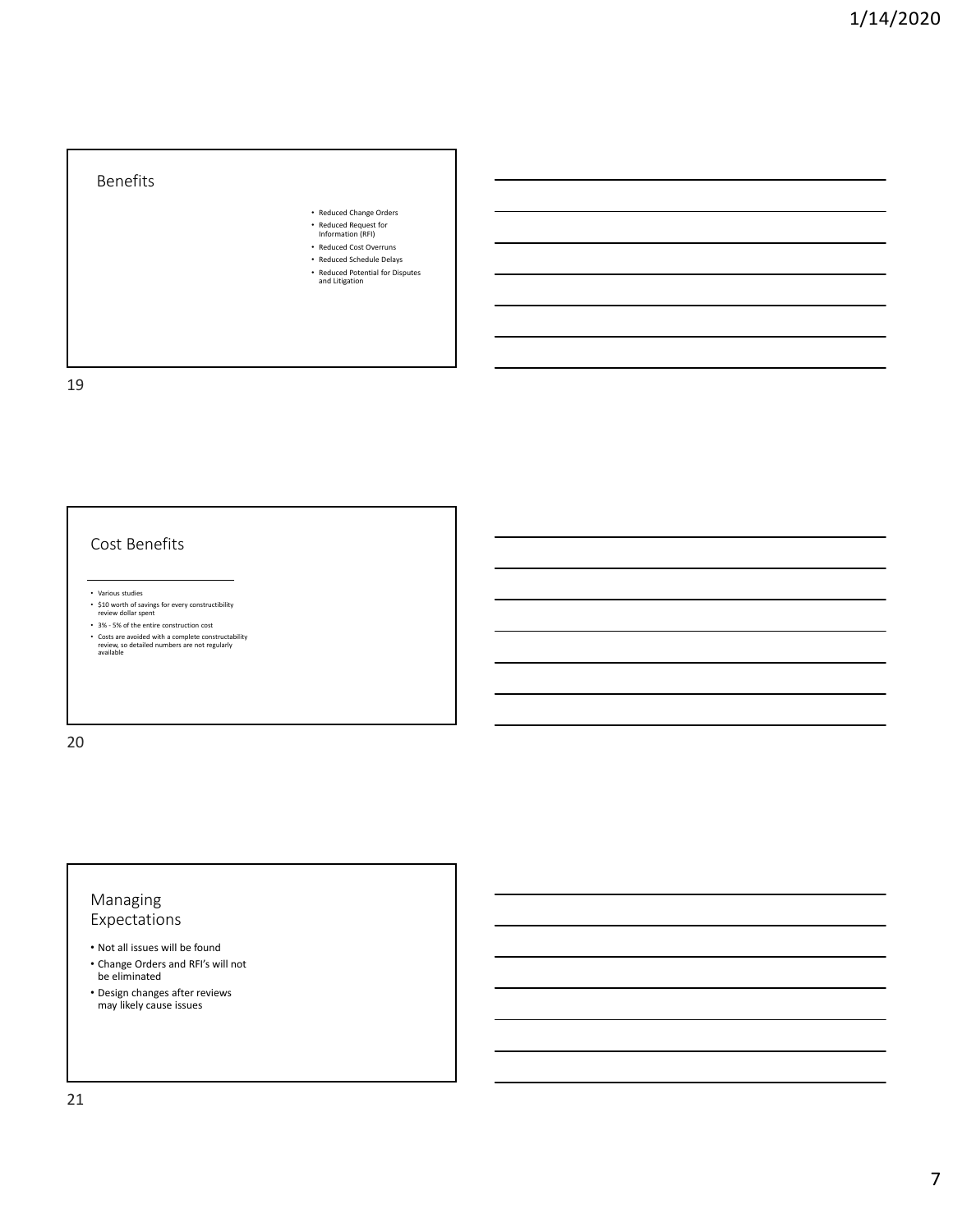



23

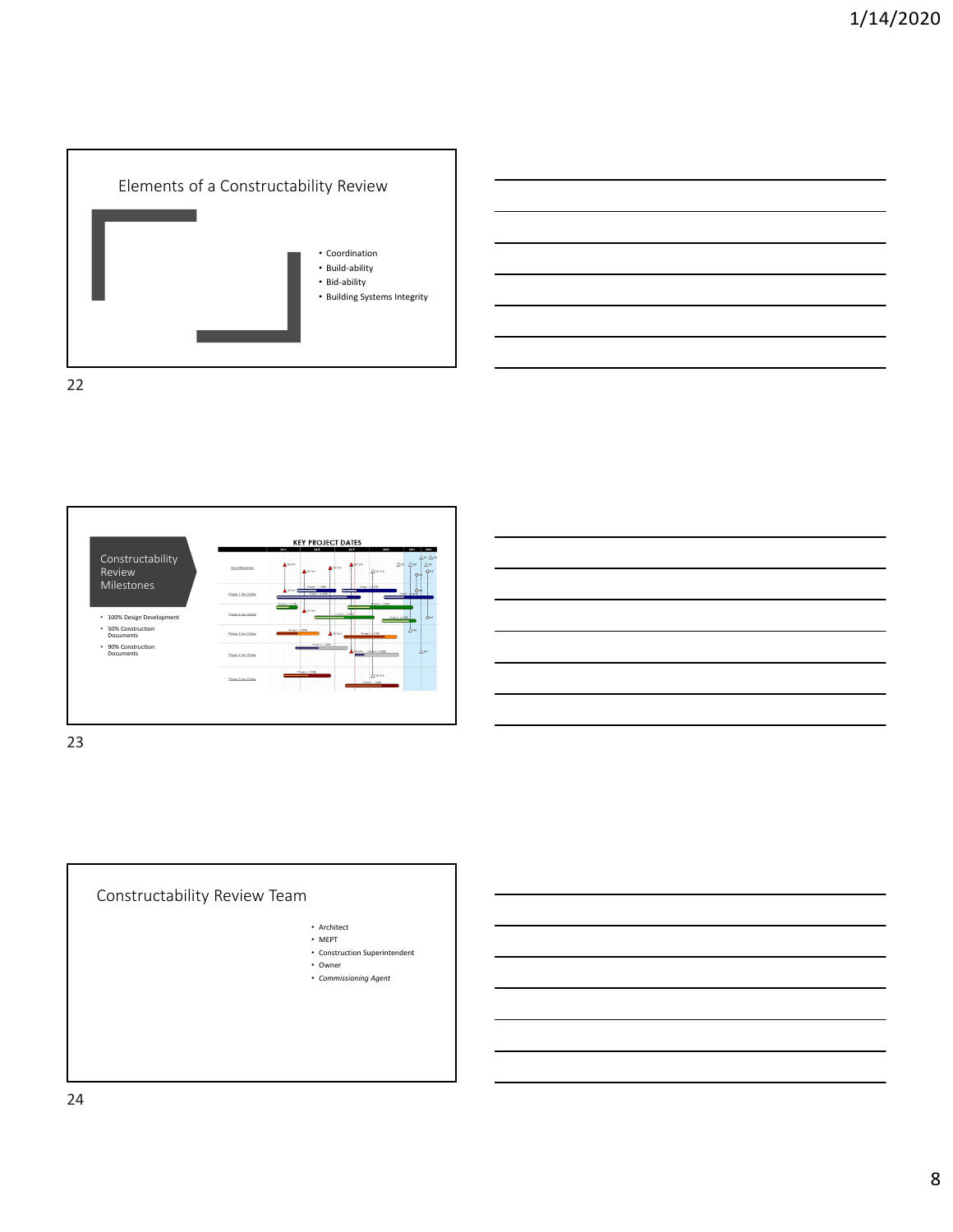#### Document and Backcheck

- Document all issues identified • Clear and concise
	- Spreadsheet
	- Comments directly on plans
- Backcheck absolutely required
- Build in time for constructability review in project schedules

25

## Constructability Review Format

- Name of Reviewer
- Phase of Plans
- Item Number
- Location (sheet/page/specification) • Issue Identified
- Acceptance by Designer
- Conformance
- Comment/Backcheck

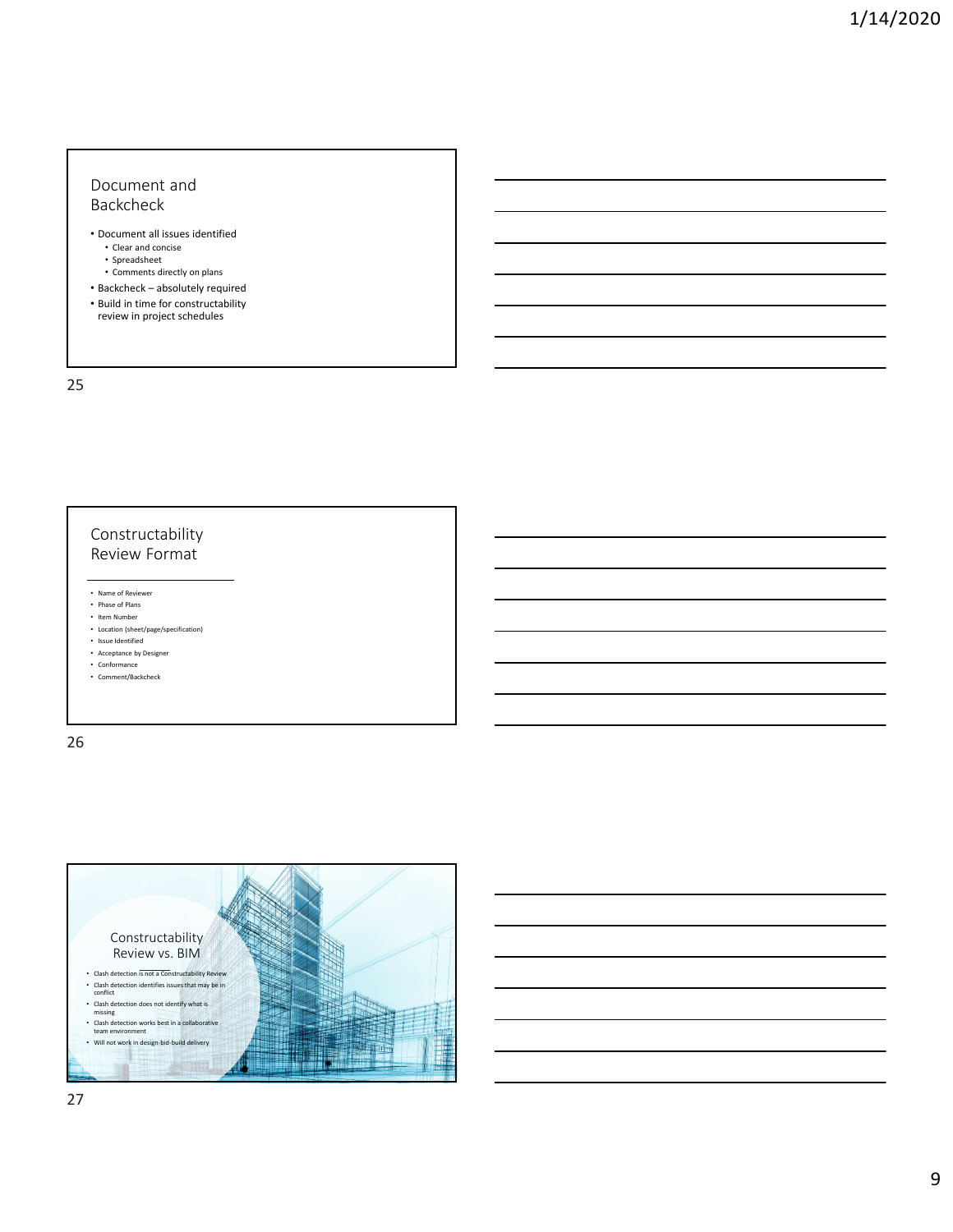

| the control of the control of the control of the control of the control of the control of the control of the control of the control of the control of the control of the control of the control of the control of the control |  | ______ |
|-------------------------------------------------------------------------------------------------------------------------------------------------------------------------------------------------------------------------------|--|--------|
|                                                                                                                                                                                                                               |  |        |
|                                                                                                                                                                                                                               |  |        |
|                                                                                                                                                                                                                               |  |        |

# Bidding – Addenda Review

- Postpone bidding
- Bid Set
- Construction Set